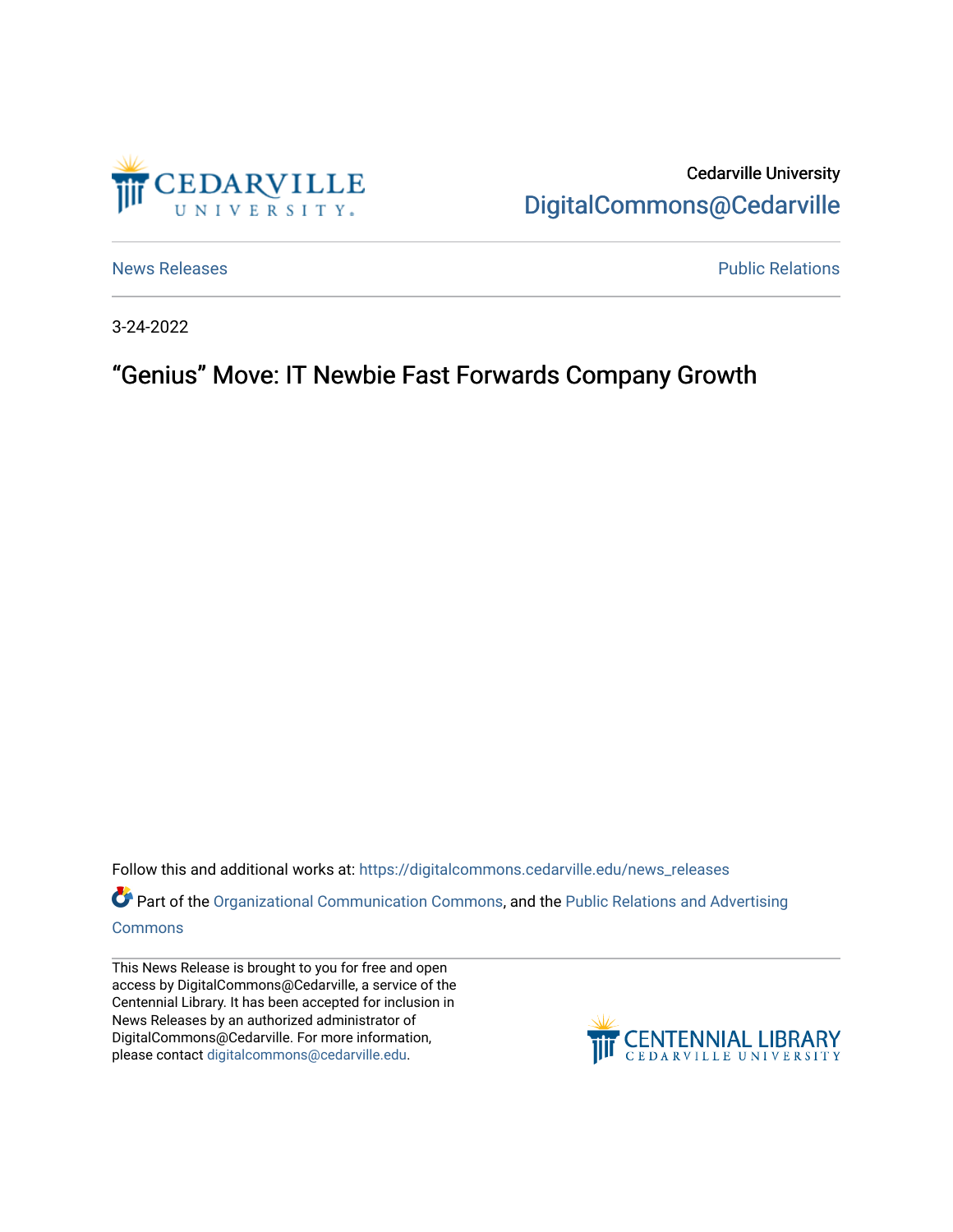## **FOR IMMEDIATE RELEASE March 24, 2022**

**CONTACT:** Mark D. Weinstein Executive Director of Public Relations [937-766-8800](tel:937-766-8800) (o) [937-532-6885](tel:937-532-6885) (m) [Mweinstein@cedarville.edu](mailto:Mweinstein@cedarville.edu) @cedarvillenews

## **"Genius" Move: IT Newbie Fast Forwards Company Growth**

**CEDARVILLE, OHIO --** Lorin Barnes wasn't exactly a computer expert when she landed her first job with Opti-Vise IT, an information technology company based in Dayton, Ohio.

"I knew nothing about IT," said Barnes, a 2021 communications graduate of Cedarville University. "After my interview, I remember feeling overwhelmed by everything I needed to learn. But I also saw it as a challenge I wanted to take on."

Barnes' can-do spirit and relentless desire to learn resulted in \$1 million in increased revenue for her new employer in her first year. And she was named Genius of the Month for February by Technology Marketing Toolkit, landing her on the front page of this marketing giant's magazine.

Starting her career was not easy for Barnes. Her job search began during the COVID-19 pandemic. After being turned down for a dream job, Barnes stepped back to consider her options.

"Even though my dream job did not work out, I had faith that since God closed that door for me, he would open another one," Barnes said. A few months later, a family friend reached out to the recent grad asking her to interview for a marketing position at Opti-Vise.

Opti-Vise was impressed with Barnes and hired her shortly after the interview. Still hesitant about working in the IT world, Barnes asked if she could come on as an intern and make a decision about fulltime work after a trial period. Opti-Vise agreed.

Barnes began developing a marketing strategy for Opti-Vise. The company did not have a distinct marketing department or a strong direction for advertising.

"One skill that really helped me get started was something I learned during my time at Cedarville University — the ability to think critically," she explained. "If something we were doing was not working, I would challenge it and work with my team to come up with a better solution."

Barnes' first step was to redesign the company website and start engaging prospective clients through social media. Clients took notice and began buzzing about the company's professional and exciting new image. Opti-Vise asked Barnes to stay on as a full-time marketing manager and continue the great work she had already started. Now more confident in her abilities, Barnes accepted the position.

Opti-Vise IT partners with Technology Marketing Toolkit, a marketing consulting firm located in Franklin, Tennessee. Each year the firm holds a rapid implementation workshop where marketing departments